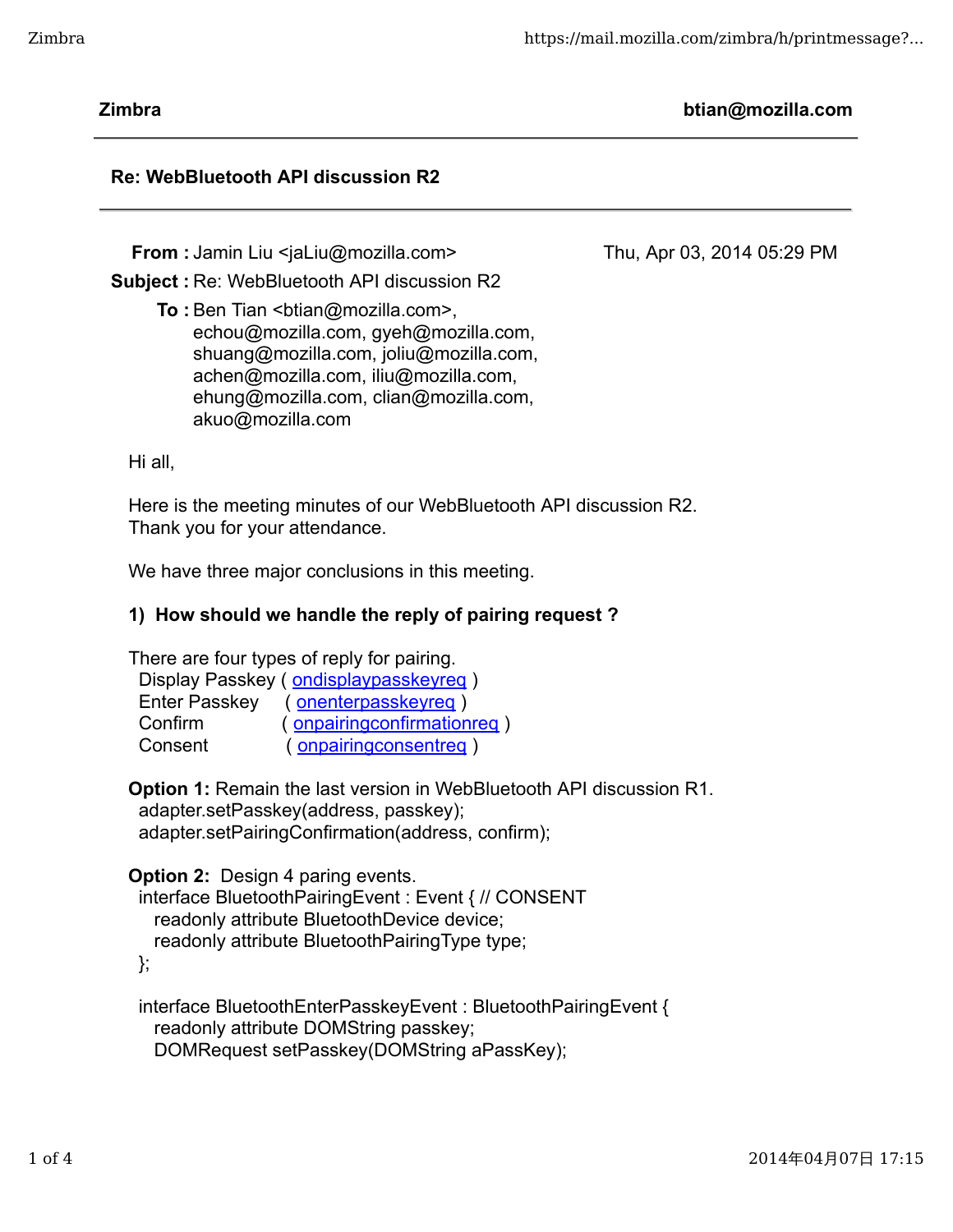```
 };
interface BluetoothPairingConfirmationEvent : BluetoothPairingEvent {
 readonly attribute DOMString passkey;
 DOMRequest setPairingConfirmation(bool aConfirm);
};
interface BluetoothDisplayPasskeyEvent : BluetoothPairingEvent {
 readonly attribute DOMString passkey;
```
};

**Option 3: Use a BluetoothPairingObject to handle different cases.** 

```
 enum BluetoothPairingType {
 DISPLAY_PASSKEY,
 ENTER_PASSKEY,
 PAIRING_REQUEST,
 CONSENT
};
```

```
 interface BluetoothPairingEvent : Event {
  readonly attribute BluetoothDevice device;
  readonly attribute BluetoothPairingObject object;
  readonly attribute BluetoothPairingType type;
```
};

```
 interface BluetoothPairingObject {
 readonly attribute DOMString? passkey;
 DOMRequest setPasskey(DOMString aPassKey); // may reply error
 DOMRequest setPairingConfirmation(bool aConfirm); // may reply error
};
```
→ The option 3 won the votes

#### **2) Use four paring listeners or one paring listener ?**

( Since we picked option 3 for topic 1, we would have "pairing type" in event. )

**Option 1: Four** paring listeners *(Remain Unchanged)* ondisplaypasskeyreq onenterpasskeyreq onpairingconfirmationreq **onpairingconsentreq**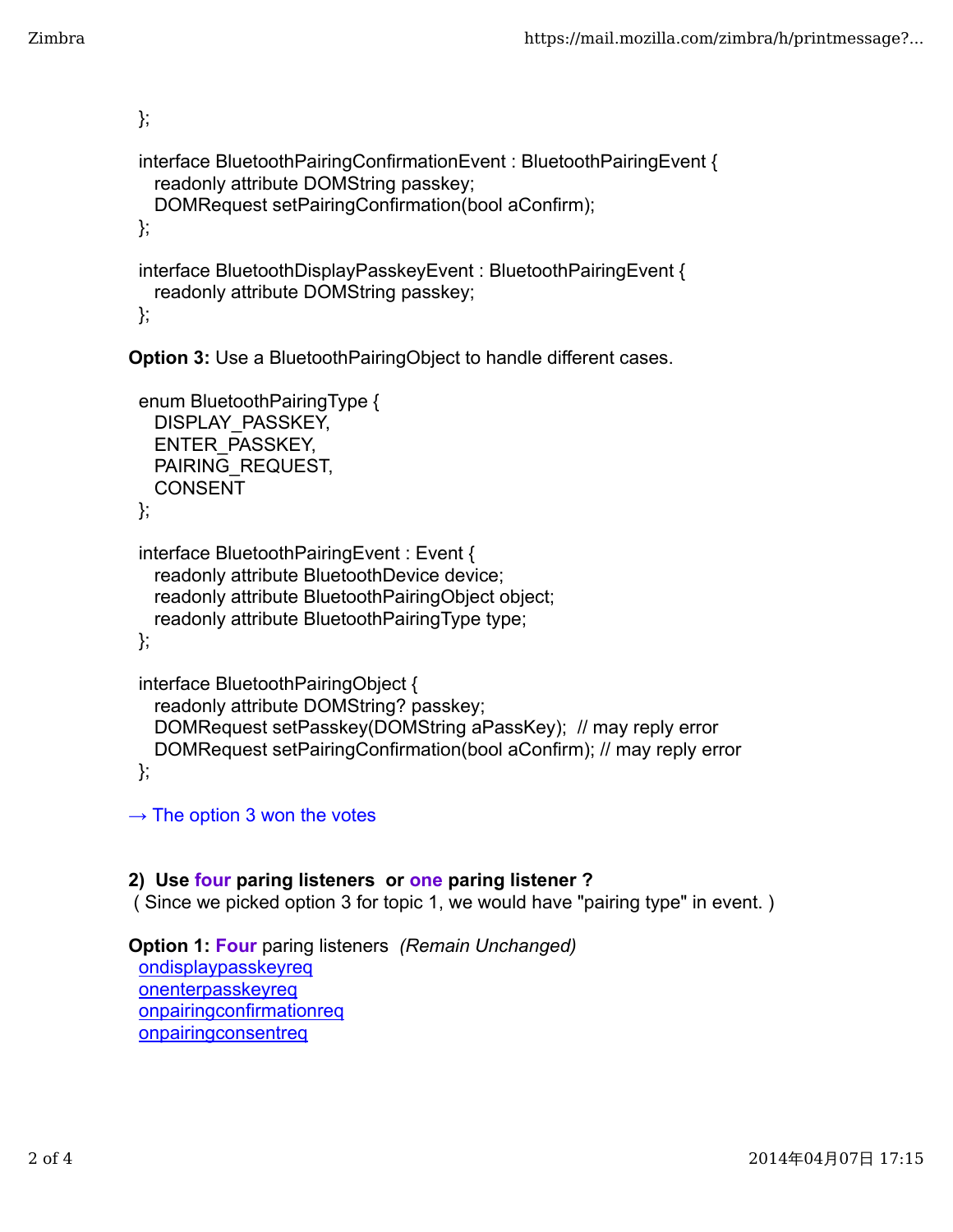**Option 2: One** paring listener onpairingreq()

→ Pick option1

 **Evelyn**: Support option 2 **→** Support option 1 ( Be convinced by Gene. ) **→ Support option 1** ( for flexibility )

 **Gene**: Support option 1 **→** Support option 2 ( Be convinced by Evelyn. ) **Ian:** Accept both. No strong opinion.

 **Arthur**: Accept both. No strong opinion.

### **3) Use inherited 'type' or add a customized 'type' to indicate the type of pairing event?**

 **Evelyn**: Since we use different event listeners for different paring event, we could use inherited 'type' of interface *Event* .

e.g The 'type' of **ondisplaypasskeyreq** should be 'displaypasskeyreq' and gaia guys could use it to determine the operation of pairing reply.

→ The inherited 'type'

Regards, Jamin

On 2014年04月03日 09:50, Ben Tian wrote:

Hi all,

Just a reminder that we have WebBluetooth API discussion R2 today, 2pm @4F Eden. Please be there then and remember to bring some food/drink!

Ben

寄件者**:** "Ben Tian" <btian@mozilla.com> 收件者**:** "Eric Chou" <echou@mozilla.com>, "Gina Yeh" <gyeh@mozilla.com>, "Jamin Liu" <jaliu@mozilla.com>, "Shawn Huang" <shuang@mozilla.com>, "Jocelyn Liu" <joliu@mozilla.com>, "Arthur Chen" <achen@mozilla.com>, "Ian Liu" <iliu@mozilla.com>, "Evelyn Hung" sehung@mozilla.com>, "Gene Lian" sclian@mozilla.com>, "Alive Kuo" <akuo@mozilla.com>, "TPE-4H Eden" <tpe-4h@mozilla.com>